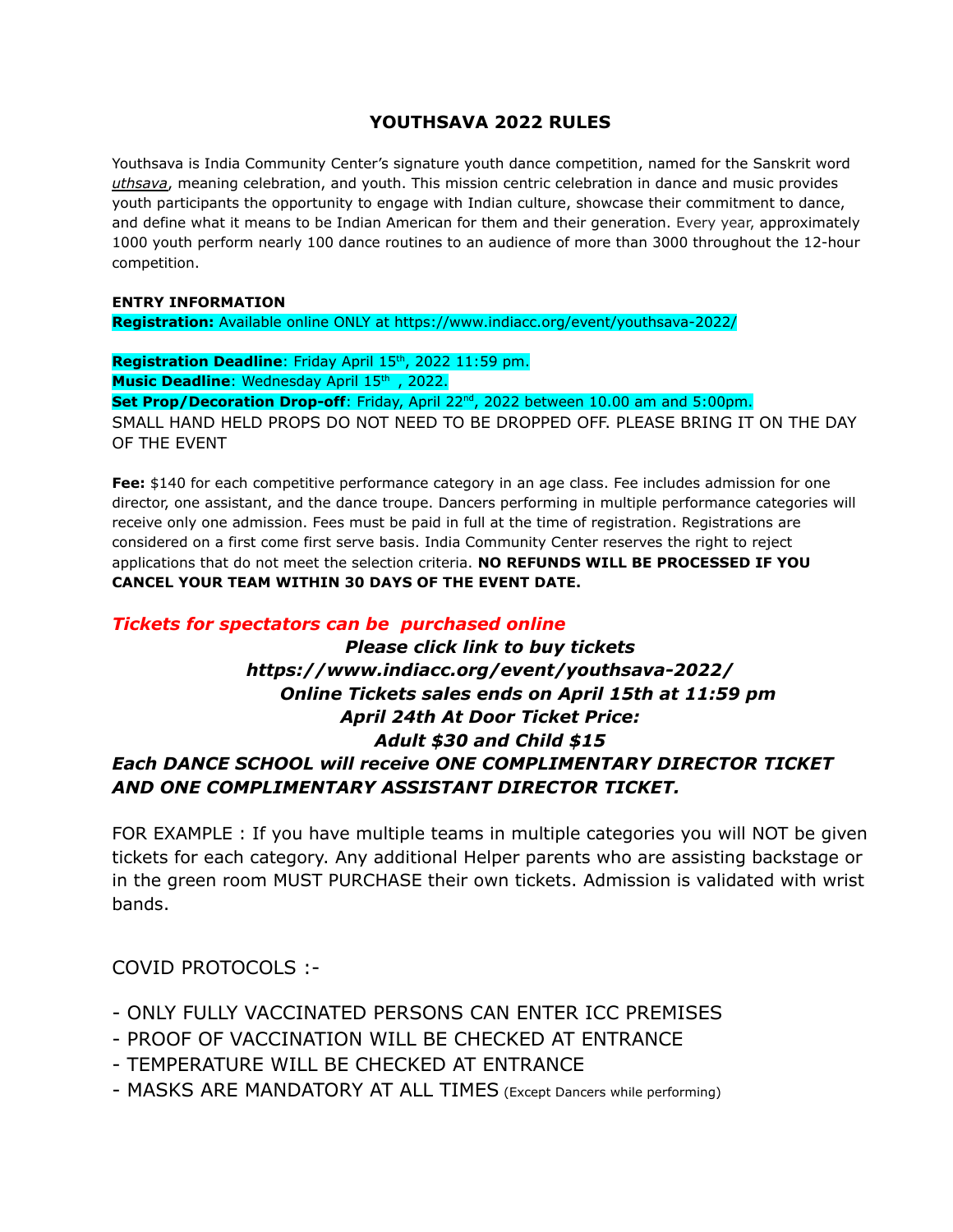- ICC reserves the right to refuse entry to anyone not adhering to Covid Protocols

Food and beverages can be bought on premises, but will not be allowed inside the Malavalli Hall. For your safety and the safety of all persons on ICC premises, please eat or drink at the designated area or outside the building.

**Changes and late entries:** No late entries or music will be accepted**. NO CHANGES CAN BE MADE AFTER APRIL 15th 2022 for Music**. Please check your registration and schedule very closely prior to the event and notify ICC staff immediately of any mistakes or changes.

**Director:** Anyone one can form a group and participate in the contest. Please identify one person as "director" to serve as the group contact person. A director may have two or more groups compete in the same Performance Category in an Age Class, but it is not recommended.

**Dancer:** A dancer may perform in more than one Performance Category, but it is not recommended. A dancer can only perform in one group per Performance Category. Dancer's full name and birthdate must be provided at the time of registration. Each dancer must submit an ICC Photo Release and Liability Waiver signed by a Parent/legal guardian at the time of check-in.

#### **EVENT INFORMATION**

### **Date and Time**: **Sunday, APRIL 24th , 2022 from 9am-9pm.**

### **Venue: India Community Center, 525 Los Coches Street, Milpitas, California**

India Community Center, Inc. (ICC) is a non-profit organization dedicated to serving the Indo-American and greater bay area community by promoting Indian culture through social, cultural, recreational and community programs. As a non-religious and non-political organization, ICC is a place where the community can unite, serve and celebrate Indian culture. ICC welcomes all without regard to racial, ethnic, regional, religious, political or socio-economic background.

## **Performance Length**: Performance cannot exceed seven (7) minutes.

**Good Taste**: Choreography, performance themes, props and costumes must be socially acceptable and in good taste as determined by India Community Center staff in their sole discretion. No vulgarities or obscenities are allowed. Immediate disqualification will result in such occurrence.

**Reporting Time:** Groups are expected to report one (1) hour before their scheduled reporting time. Timings will be e-mailed out once the registration closes and line up is confirmed.

## **Stage Lighting: Full wash at all times. No special effects.**

## **Stage Dimensions:25 feet wide X 24 feet deep**

### **OFFICIAL YOUTHSAVA CONTEST RULES**

All participants must honor these rules. Violations will be grounds for penalties or disqualification from the contest.

Dance groups may be disqualified before, during or after their performance, if found to be in violation of India Community Center policies or Youthsava contest rules.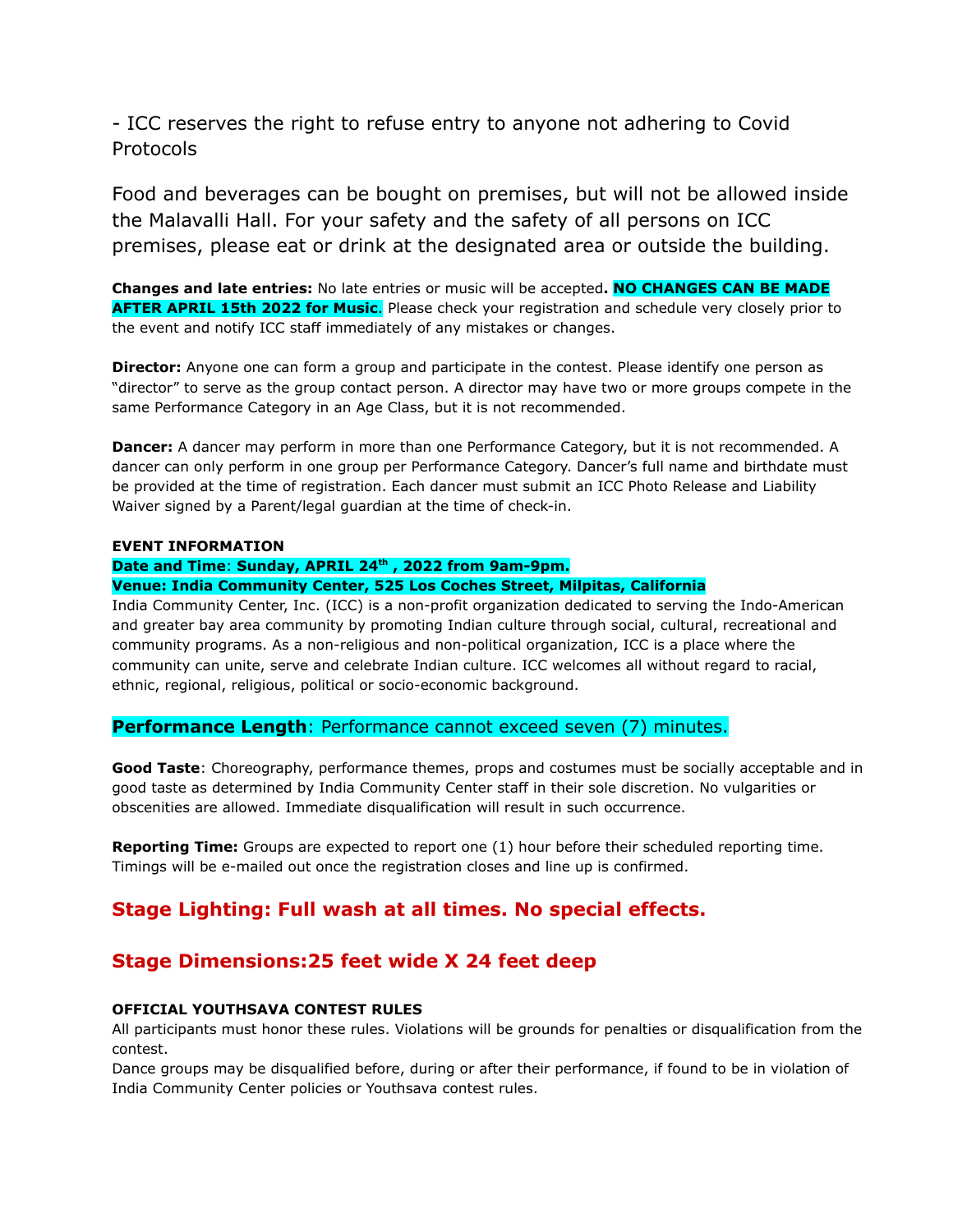Rules may be changed without notice at the discretion of India Community Center. Interpretations of the rules are solely at the discretion of India Community Center.

#### **Performance Divisions:**

**NO SOLO PERFORMANCES ALLOWED.**

**Competitive Group:** Dancers between the ages of 4 and 18 years of age. Groups must have a minimum of 4 dancers, but no more than 10\* dancers.

\*Limiting this year due to COVID.

**Adult Category Semi Classical Group Fusion** Minimum of 4 dancers but no more than 10 dancers.

#### **Age Classes**

**Sub-Junior Category:** 4 to 8 years of age\* **Junior Category:** 9 to 13 years of age\* **Senior Category:** 14 to 18 years of age\*

**NEW Adults Category**: 18 years and above \*

\* Dancers age as of January 1, 2022

**Age Exception:** Teams may have no more than two dancers who are 11 months older or younger than the stated age range. This exception can be utilized if the addition of the dancer is critical to the choreography or supports inclusion by allowing a dancer to perform at their appropriate skill level. IT IS AN EXCEPTION and NOT AN OPTION! The judges may deduct points or disqualify a team for misuse of the age exception.

**Birthdate verification:** India Community Center does not require birth certificates. In providing the birthdates of the dancers, the director is attesting to their accuracy. However, if it is brought to the attention of ICC staff that the stated birthdate of a dancer has been incorrectly reported, ICC may disqualify the entire team.

#### **Performance Categories**

A category MUST have a minimum of 3 entries to be in the competition. If less than 3 teams, then the groups will be changed to the Non-Competitive Showcase division or the category will be canceled/shifted to another category.

**Film category:** Dance performance to a song from Indian Cinema. The song cannot be a remixed version. Contemporary songs and songs from private albums and/or remix albums will not be allowed in the film category.

**Folk category:** Dance performance in South Asia folk or tribal costume to a song with folk beats in any language. Use of film songs in this category is discouraged.

**Remix category:** Dance performance to a remixed version of a song from Indian Cinema or create your own medley of songs, not exceed seven minutes.

**Director's Choice**: This is an open category, that lets the directors share their vision and inspiration. The dance directors will be given a choice of 3 themes. All dance performances will be based on one of the given themes. This category gives the dance directors freedom to choose the style of music as they consider appropriate. For this category ONLY, age classes can be combined- Each group can have a maximum of 10 dancers, age 4 years to 18 years.

**Themes for 2022 Indian Mythology Pandemic**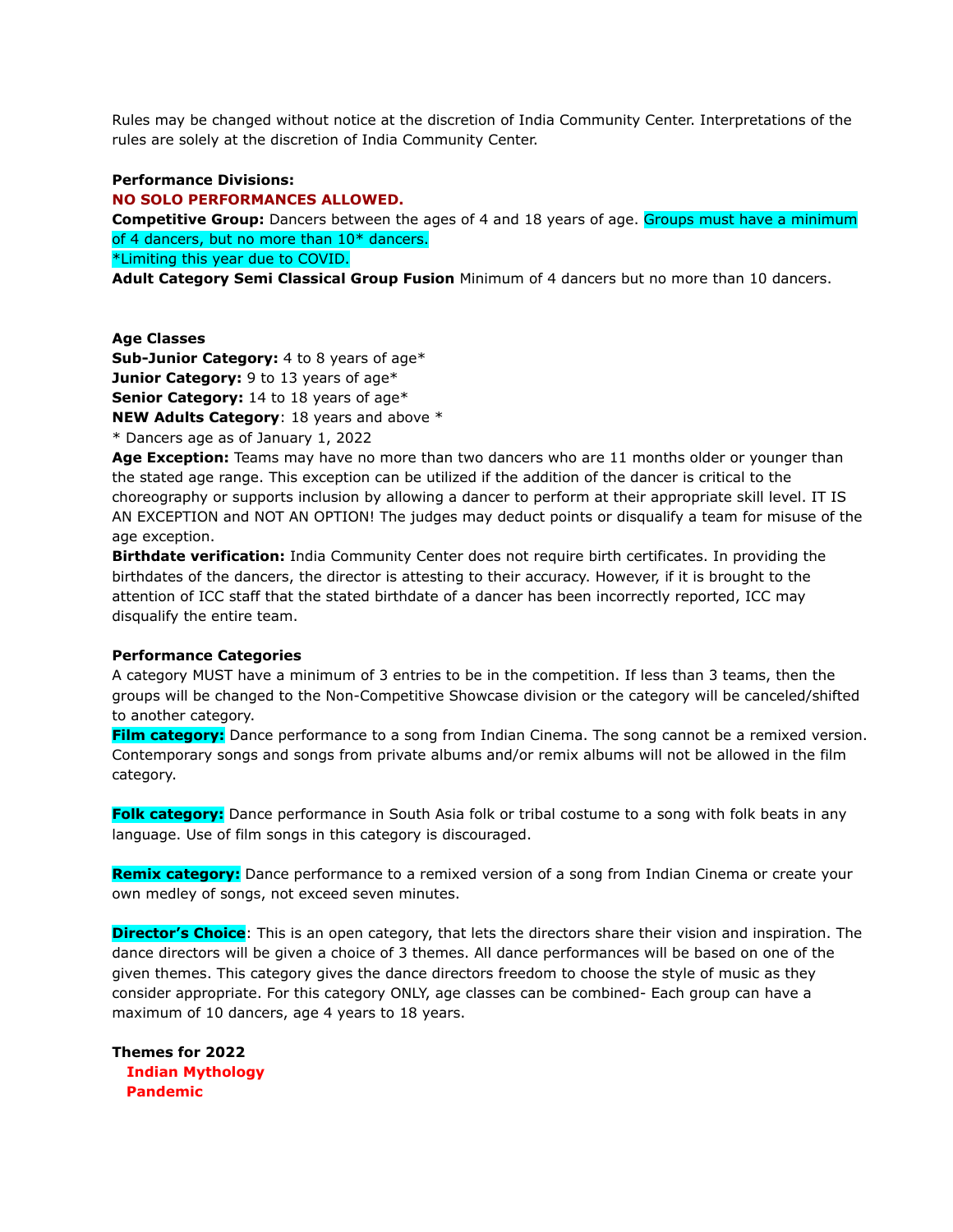#### **Five Elements- Earth, Water, Air, Fire, Ether**

Performances will be judged on how well the theme has been interpreted by the director. First and Second prize will be awarded in the category. All other rules regarding music, props, adjudication etc apply here.

#### **COMPETITIVE CATEGORY: Semi-classical contemporary Fusion**

**YOUTH NEW(10-17 years), ADULTS ONLY (18+ years) – Semi-Classical Dance Fusion Category**

In this category we would like to open up the stage to the rich classical/ semi-classical dance tradition of India. With the classical dances of India as base, directors are free to incorporate different dance styles to create a new aesthetic.

The language for the music track is not limited to Hindi- you are free to choose any regional Indian or foreign language like English/ Spanish etc or a blend thereof.

#### **Music**

**Song Selection:** No song can be repeated in a performance category. Directors will be notified if they do not get their first choice song, and be given the opportunity to choose a new song that has not already been selected. Song selection is on a first come, first served basis.

Format: Directors must provide the music via Dropbox. The link for the same will be sent to you once we have received your team registration. Directors are required to bring the music on their smartphone as backup on the day of competition in the event of a failure of the submitted original. Only ICC Staff are allowed near the sound booth during performances.

#### **Props**

Hand Props are permitted, such as parasols, fans, small diyas (no live fire) tambourine, raas sticks, hats, musical instruments, or scarfs. Simulated weapons with dull, safe edges are permissible. Set props/decorations are permissible if it is essential to the routine and approved by India Community Center. ICC staff will review and approve props at time of drop-off on Friday, April 22<sup>nd</sup>, 2022 between 10:00 am and 5:00 pm. In case of any doubt or question, do not hesitate to contact us at youthprograms@indiacc.org or (408) 934-1130 Ext 225 prior to the drop off date.

# \*Dimensions do not exceed 40" x 40" x 70"

## \*Weight does not exceed 40lbs.

\*Does not require being plugged in to an electrical outlet.

Set-up and teardown of all props used is limited to one minute or less. The dance director and one additional adult may assist with prop set-up and teardown.

## **NO ADDITIONAL ADULTS WILL BE ALLOWED. India Community Center will provide one Stage Assistant to assist the dance director as needed.**

**No scenery or architectural elements.** NO scenery, backdrops,( pinned on to the back curtain) architectural façades, architectural elements, EXTRA large format images whether free standing or require the use of theater fly bars may be used.

**No heavy or awkward props.** Regardless of dimension or weight, oversized props that cannot easily or safely enter the green room or require the assistance of more than one adult to carry and position on stage may not be used.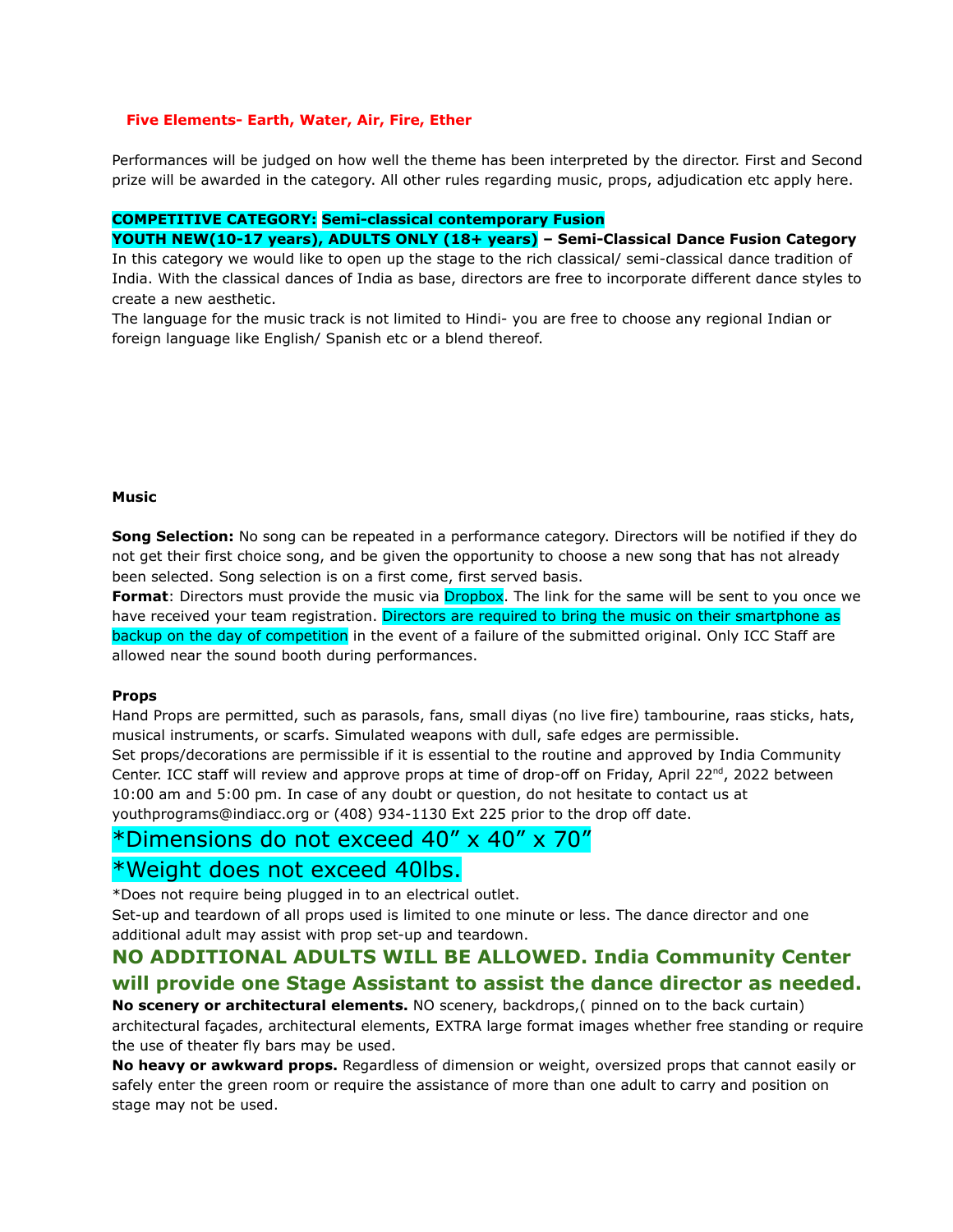### **Additional prop restrictions**.

No items may be thrown or shot off the front of the stage.

\*No use of glitter, confetti, dry flowers, or similar materials. Fresh flowers without thorns are permitted. \*No helium balloons are permitted.

\*No fog, smoke, or open flame.

\*No dancer or live animal may be used as a prop.

### **Adjudication**

- **● A panel of at least three to four qualified, competent judges will judge all performances and all decisions of the judges are final. Scores are based on the following criteria:**
- **● Entry/Opening**
- **● Creativity of Choreography**
- **● Difficulty of Choreography**
- **● Synchronization and Timing**
- **● Overall Effect**
- **● Expressions and Lip Sync**
- **● Formations/Spacing (use of stage)**
- **● Grace/Flow of Dance**
- **● Costume**
- **● Exit/End**
- **● No audience members will be allowed to sit in front of the judging area.**
- **● No dance director, dancer, or parent will question a judge decision. (this will result in immediate disqualification of the team)**

### **Awards**

First and Second place awards will be given to the top three scoring team in each Performance Category in each Age Class.

Awards will be distributed after all the performance categories in a single age class have performed.

### **Photography/Video**

India Community Center will have at least one professional photographer at Youthsava. Images will be available for download for personal use ONLY from India Community Center's Flickr site.

You are welcome to take photographs, however NO FLASH PHOTOGRAPHY. This rule will be strictly enforced, as it is extremely distracting and hazardous to the dancers.

No tripod, monopods, or "selfie sticks" are allowed in the auditorium.

Parents are allowed to videotape or take pictures, without the use of tripod or selfie sticks. A professional DVD will NOT be made for the event.

No video recording or photography for commercial purposes is allowed without prior consent of India Community Center.

### **Behavior Expectations**

India Community Center is a public space utilized by many guests and programs. Guests and program participants are expected to behave with courtesy and respect to others. Behavior that is disruptive, threatening, abusive, bothersome or questionable in any way will not be tolerated. Individuals who persist in such conduct will be asked to leave the Community Center.

Good sportsmanship is expected from all dancers, parents, and directors. Failure to display such conduct may result in disqualification.

For the safety of all, hallways, aisles and walkways must remain clear at all times. No guest or program participant may stand or sit in an aisle/walkway or stand on a chair in the auditorium.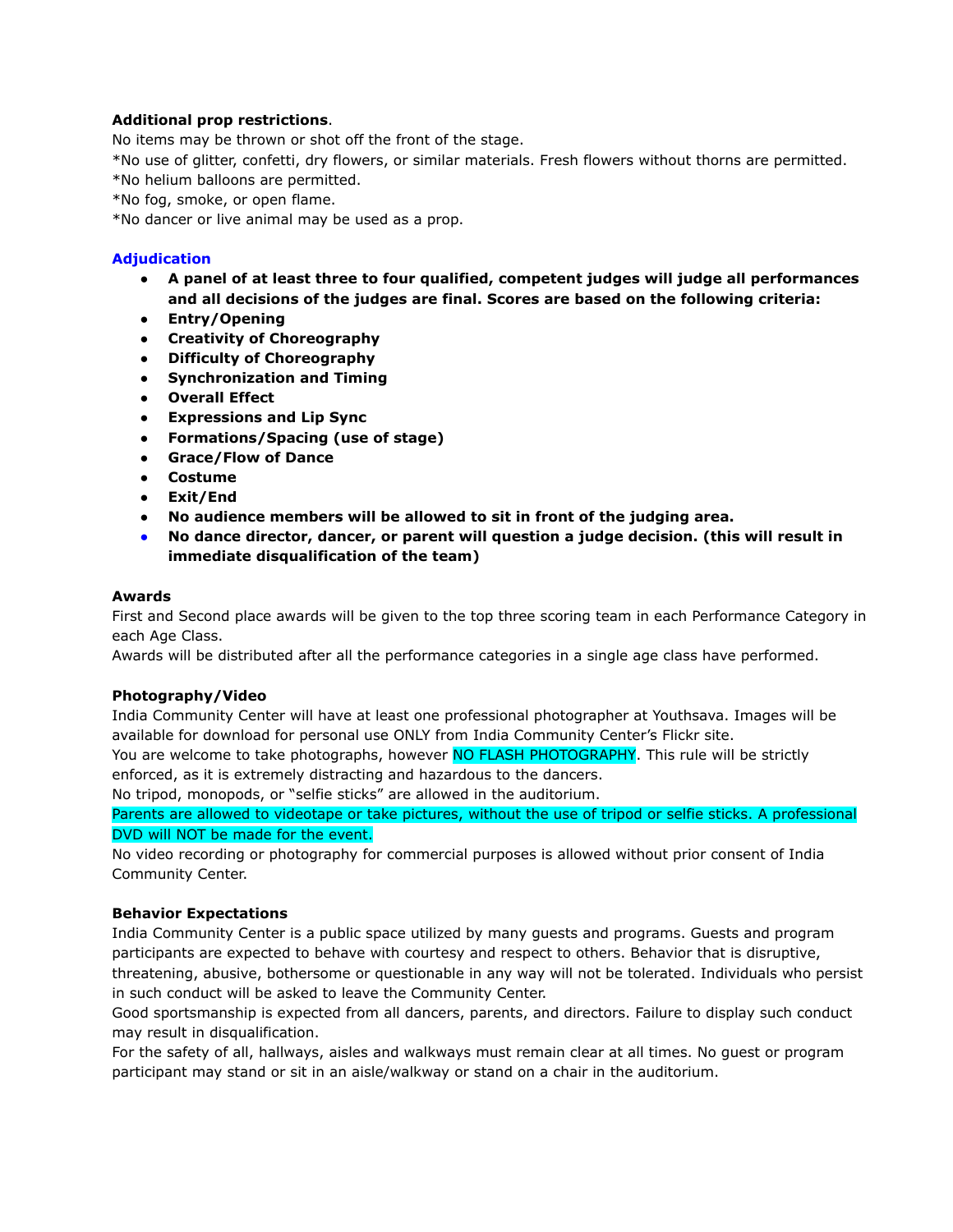Specific areas/rooms have been designated for Youthsava program participants. Prop storage, dressing, and rehearsals are limited to designated areas. The Fitness/Gym area (including restrooms) is off-limits to all Youthsava program participants.

The name of the dance group/ school may not be displayed in any form on the stage at any time. Directors/ assistants/ parents may not walk onto the stage wearing clothing that has the name of the school or its logo printed on it.

### **Disclaimer:**

Participants recognize the risks of physical injury inherent in dance and dance performances and are willing to assume those risks. India Community Center is not responsible for any injury to participants, which may result from their participation in the contest.

All decorations, equipment, clothing, jewelry, and items of a personal nature are the responsibility of the dance director and dancers. India Community Center is not responsible for any damage or loss of these items.

**Team Check in :** When you arrive on the day of the event please check in at the KC room for your team packets and certificates. We will be passing packets ONLY to Dance Directors (parents will not be allowed to pick up packets or check in teams unless we have been informed)

Please turn in Media release and consent forms as per their respective groups...A COMPLETE TEAM PACKET no single forms.

## PLEASE READ ALL HOUSE RULES FOR ICC YOUTHSAVA 2022 KINDLY PASS IT ALONG TO YOUR RESPECTIVE GROUPS AND PARENTS

- 1. WRIST BANDS ARE REQUIRED at all times for entry into the Main Hall.
- 2. Food & Drinks are NOT allowed inside the Auditorium.
- 3. Avoid going in and out of the hall during a performance.
- 4. Do not go near the judges or the tabulation tables. You don't want your team to

be disqualified!

5. PARENTS ARE NOT ALLOWED IN THE GREEN ROOM AND BACKSTAGE AREA.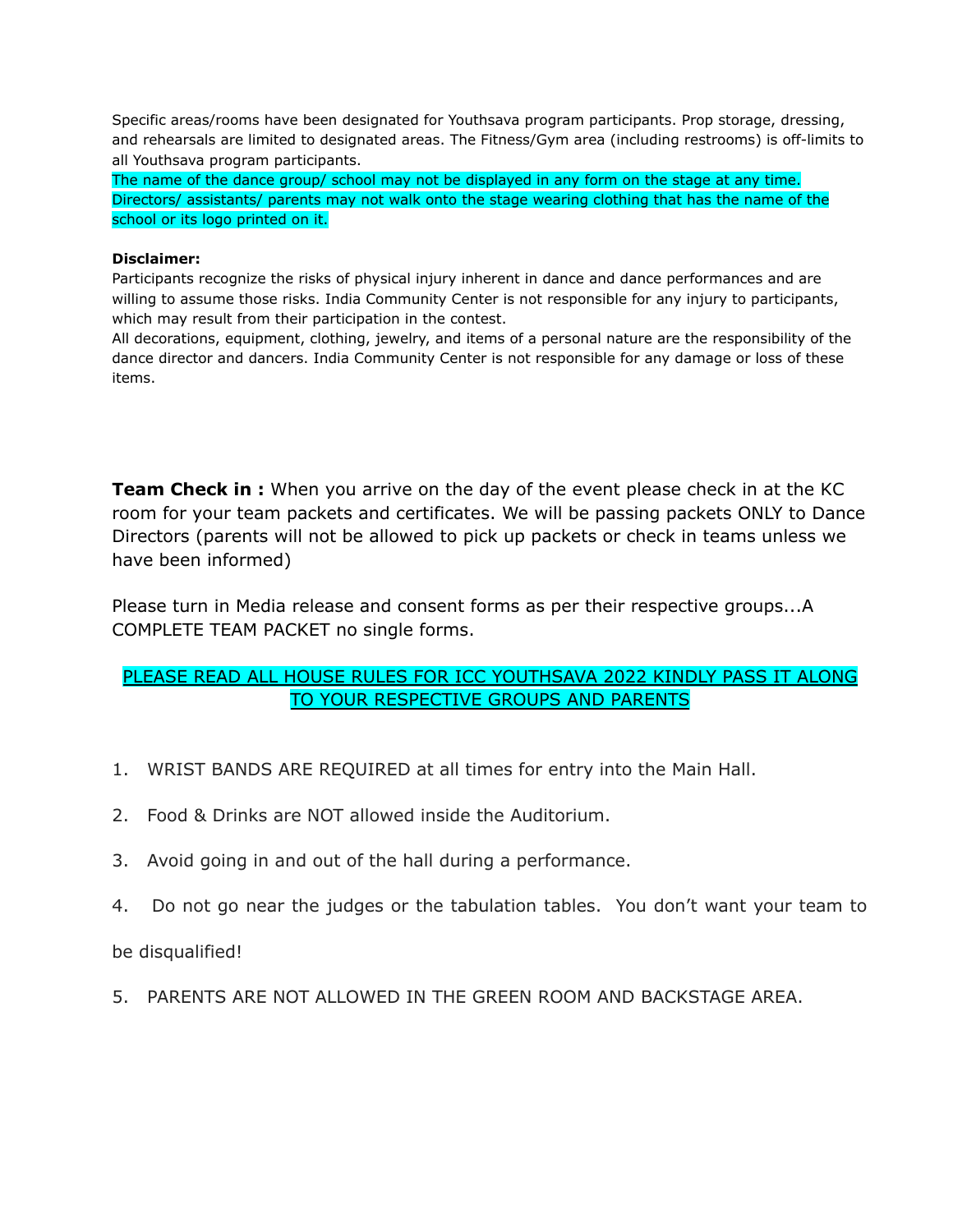6. Take photographs, make videos but Tripods or Selfie sticks are NOT allowed. You will be asked to remove them immediately. Please be respectful of the people watching the performance behind you.

7. Food, Tea, and Water are available for purchase in the lobby.

8. Drinking Water is available in every room. First Aid is available at the Front Desk & at the ICC Summer Camps Booth.

9. We strongly encourage you to cheer the teams but please DO NOT shout out the Dance Company or the Director's name. THIS WILL DISQUALIFY THE TEAM.

10.Parents, please make sure the kids are not left unattended or are running around at any time in the auditorium or in the building.

11.ICC is not responsible for any lost or stolen items.

12.PARKING: Please DO NOT Park in RESERVED SPOTS, ALLIANCE CHURCH & WESTROCK PARKING LOTS. Vehicles will be towed at the owner's expense.

## **ROOM ALLOCATION**

**( Room allocation is subject to change )**

### **ROOM 2: ALL TEAM PROPS & STORAGE**

**ROOM 3: BOYS CHANGING ROOM No Girls/Women Allowed**

**KAMALA CHARI ROOM: GIRLS CHANGING ROOM No Boys/Men Allowed**

**ROOM 4: COMMON ROOM**